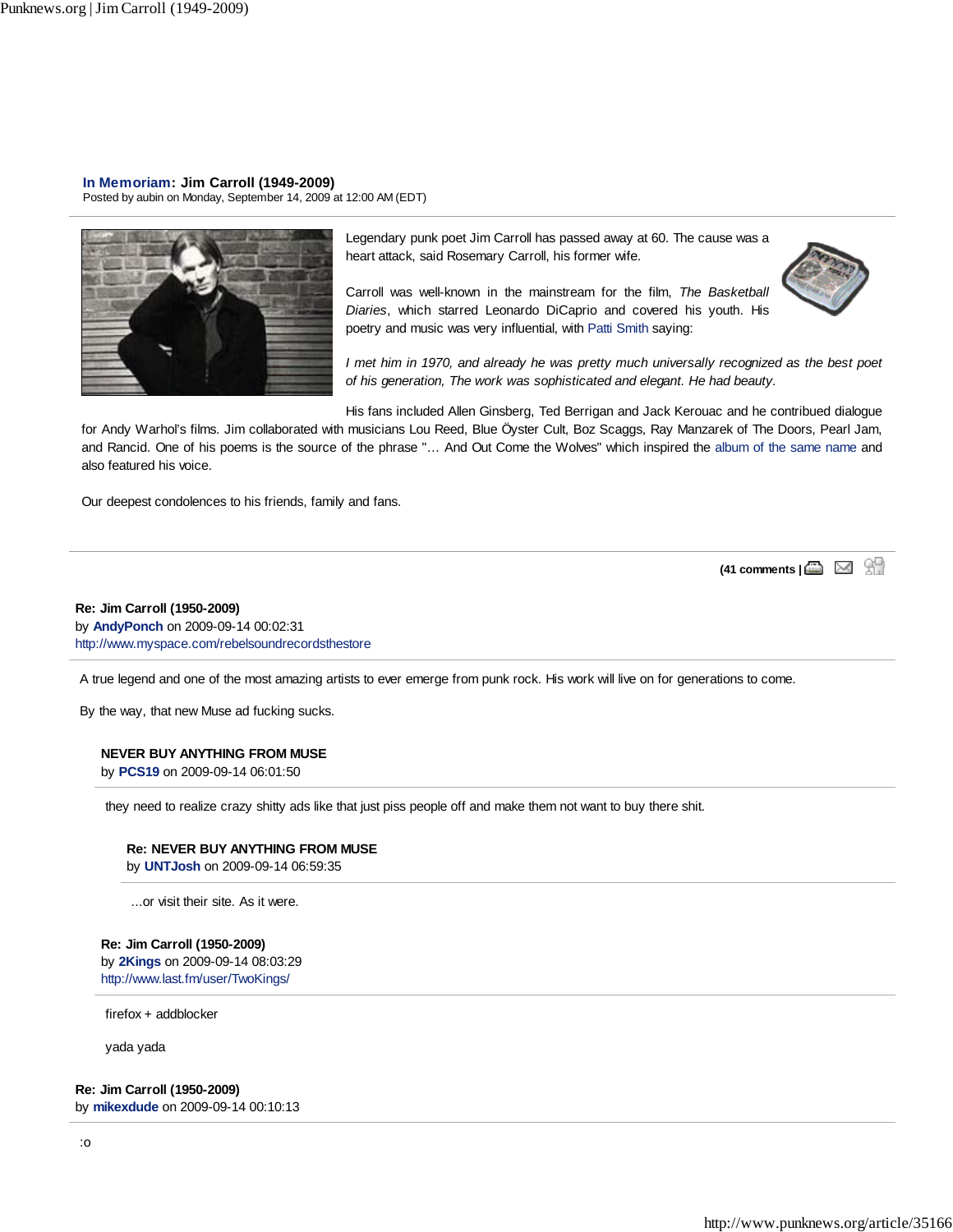**Re: Jim Carroll (1950-2009)**

by **BigP** on 2009-09-14 00:11:18 http://www.myspace.com/heartattackmission

First time I've ever seen something posted after Navel Gazing. I guess it's technically the day after.

# **Re: Jim Carroll (1950-2009)**

by **punkbytheounce** on 2009-09-14 00:53:53

More important than Navel Gazing.

## **Re: Jim Carroll (1950-2009)**

by **Hasheesh** on 2009-09-14 00:11:40 http://www.myspace.com/franknearnest

...but Beyonce had the greatest poetry of all time! ...THE GREATEST POETRY OF ALL TIME!

# **Re: Jim Carroll (1950-2009)**

by **MilesQToast** on 2009-09-14 09:44:05

this was nice work outta you.

# **Re: Jim Carroll (1950-2009)**

by **justthetip** on 2009-09-14 00:22:43

their the people who died died... their the people who died died... they were all my friends and they died... R.I.P.

# **Re: Jim Carroll (1950-2009)**

by **PaC** on 2009-09-14 08:02:52

That song is the best part of the movie E.T.

#### **Re: Jim Carroll (1950-2009)**

by **David5345** on 2009-09-14 00:29:06 http://apunkrockblog.blogspot.com/

Jim Carroll wasn't supposed to die, that's lame.

Also how could he have been born in 1950 and been 60?

#### **Re: Jim Carroll (1950-2009)** by **Misanthropee** on 2009-09-14 00:42:34

http://www.ubuntu.com/

Ginsberg's name is misspelled too...

# **Re: Jim Carroll (1950-2009)**

by **thomassawyer** on 2009-09-14 00:34:47

two days of no news and the first post is a death. whose bringing in the bad karma

# **Re: Jim Carroll (1950-2009)**

by **DrewXFishy** on 2009-09-14 01:58:43 http://www.myspace.com/bottom40radio

take is easy

**Re: Jim Carroll (1950-2009)**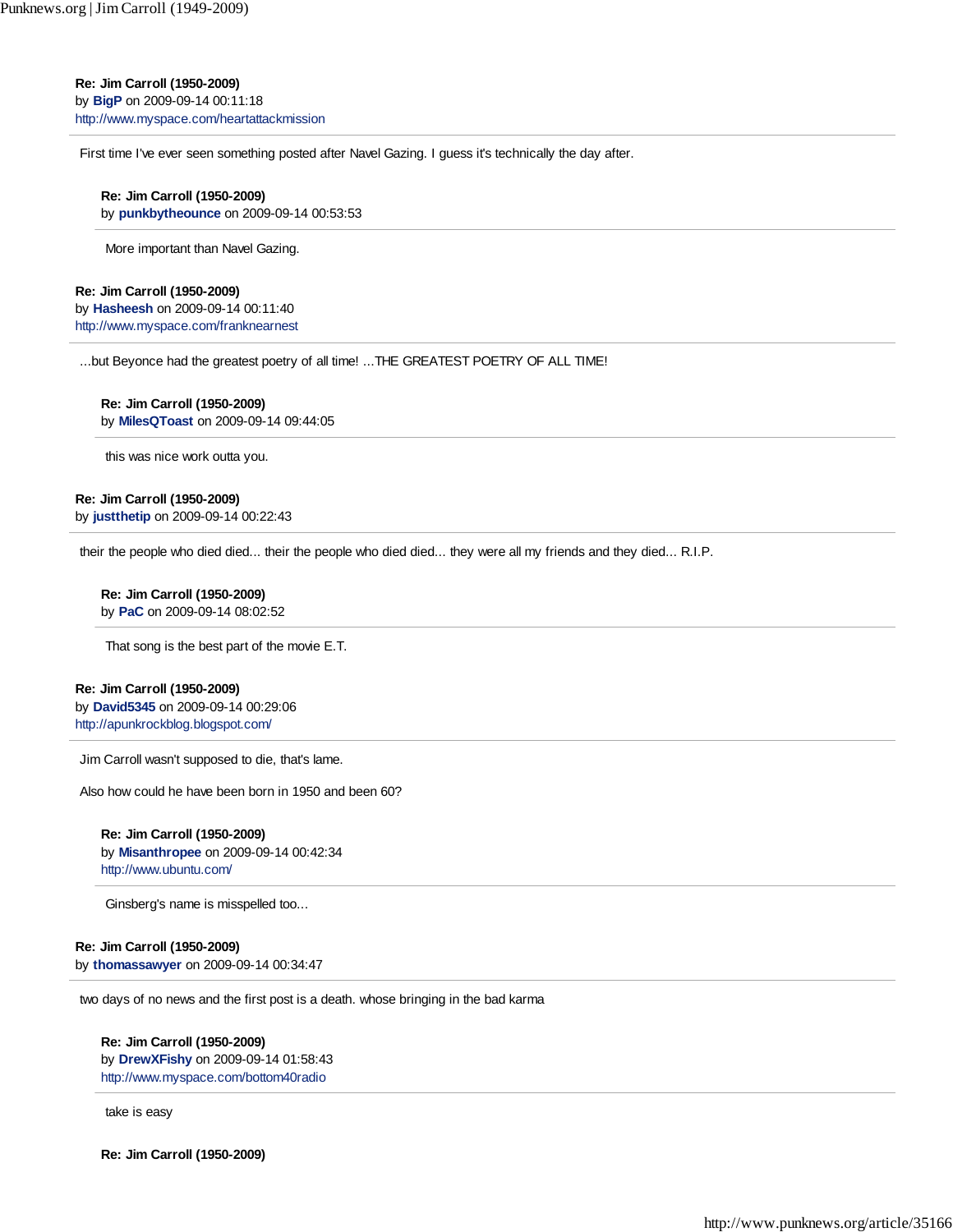by **bill\_stickers** on 2009-09-14 05:40:06

No, blame Eazy.

## **Re: Jim Carroll (1950-2009)**

by **ChadReligion** on 2009-09-14 00:37:52

Totally sucks. I remember seeing the Basketball Diaries at the movie theater because the girl I was going out with at the time had a thing for Leo D..., but I walked out of there wanting to know more about him. He even appears in the movie, which is also cool. The soundtrack had some really awesome songs on it too, one that he wrote with pearl jam, and probably the best Soundgarden song ever. RIP man

#### **Re: Jim Carroll (1950-2009)**

by **Archangel** on 2009-09-14 00:52:00

Quick question: Who the fuck is Alan Ginsberg?

## **Re: Jim Carroll (1950-2009)**

by **David5345** on 2009-09-14 01:19:44 http://apunkrockblog.blogspot.com/

A member of NAMBLA.

#### **Re: Jim Carroll (1950-2009)**

by **kcramone** on 2009-09-19 17:00:55

Are you sure about that?

#### **Re: Jim Carroll (1950-2009)**

by **TraumaSponge** on 2009-09-14 02:10:21 http://www.marvel.com

Beat poet. Wrote "Howl".

#### **Re: Jim Carroll (1950-2009)**

by **Archangel** on 2009-09-14 02:16:13

Woosh, guys.

**Re: Jim Carroll (1950-2009)** by **punkbytheounce** on 2009-09-14 00:53:10

Such an awesome dude. RIP

#### **Re: Jim Carroll (1949-2009)**

by **PitchforkWriter** on 2009-09-14 01:26:19 http://www.pitchfork.com

Goddamn. I just finished putting my book about the beat generation down and came to check pn one last time and saw this. Horrible.

**Re: Jim Carroll (1949-2009)** by **drugmoney** on 2009-09-14 19:47:42 http://www.vbs.tv/shows.php?show=412470155

Hey asshole i wasn't able to respond to your comment about me last night, because I had to wake up a 5am for work. So, trailer park? ha dude I'm 25, married, have a great daughter and live in my own house. This "moron" has a pretty good career, I make atleast \$2,500 a week doing what I do. So fuck you, I just like getting underneath the skin of a overly obsessed cowboy fan. You're just a piece of shit that likes to run his dick lips. So "holla" at me whenever you're successful in something besides failing at life asshole. FUCK YOU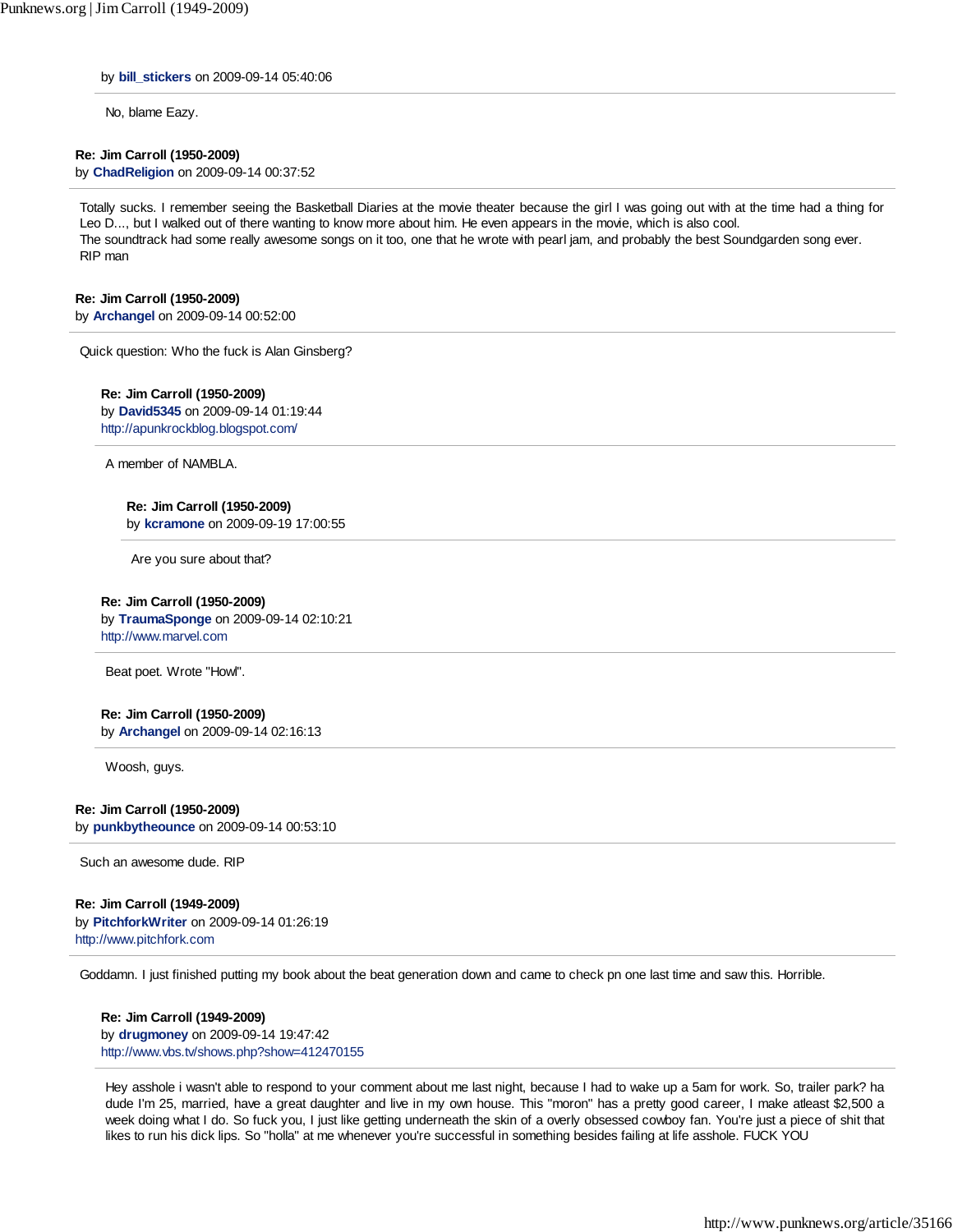#### **Re: Jim Carroll (1949-2009)** by **SlackMFr** on 2009-09-14 07:02:22

His writing & music were great. There's a huge void on the planet now. He was great doing spoken word tours as well. I saw him twice live & his delivery was perfect. R.I.P. Jim,

#### **Re: Jim Carroll (1949-2009)**

by **johnrambo** on 2009-09-14 08:31:24

he's a person that died, died.

#### **Re: Jim Carroll (1949-2009)**

by **kevgren** on 2009-09-14 08:33:12 http://www.cheapshotphilly.com/

I've only ever heard "People Who Died," and I was just reading an article about him in Paste praising his album, Catholic Boy. Was planning on finally checking it out. I also heard "People Who Died" on WMMR last week and was very happy to hear it played on the radio. This is a shame.

#### **Re: Jim Carroll (1949-2009)**

by **necktattoo** on 2009-09-14 08:58:41

damn. basketball diaries is great.

junkie man tell me what your story is

#### **Re: Jim Carroll (1949-2009)**

by **MattRamone** on 2009-09-14 09:51:42 http://www.thekidsarealldead.blogspot.com

It's a bummer that he's dead, but I never feel too bad about losing another baby boomer, especially one inspired by the Beats.

# **Re: Jim Carroll (1949-2009)**

by **RattusNorvegicus** on 2009-09-15 00:56:25 http://www.myspace.com/ryanmudd

you will never create anything of value in your entire life

#### **Re: Jim Carroll (1949-2009)**

by **Greenman23** on 2009-09-14 11:09:31

Wow,someone dies,who did art,that was respected by the people who started punk, and you decide to lump him in with the Boomers he rejected. Class act. And if you don't like the Beats, throw out all your punk records.

Ginsberg in NAMBLA? If he was in that, then so was Grant Hart, so throw out your Husker Du discs and everything they influenced.

Being a drunk jackass doesn't make you punk,other wise all hair metal is punk then.

**Re: Jim Carroll (1949-2009)** by **MattRamone** on 2009-09-14 12:01:33 http://www.thekidsarealldead.blogspot.com

http://farm2.static.flickr.com/1002/1019746574\_4301f97ccb.jpg?v= 0

**Re: Jim Carroll (1949-2009)** by **kevgren** on 2009-09-14 13:00:01 http://www.cheapshotphilly.com/

I don't think the Beats were punk at all. They were spoiled hipsters. Just because Jim Carroll, Patti Smith, and Richard Hell liked them